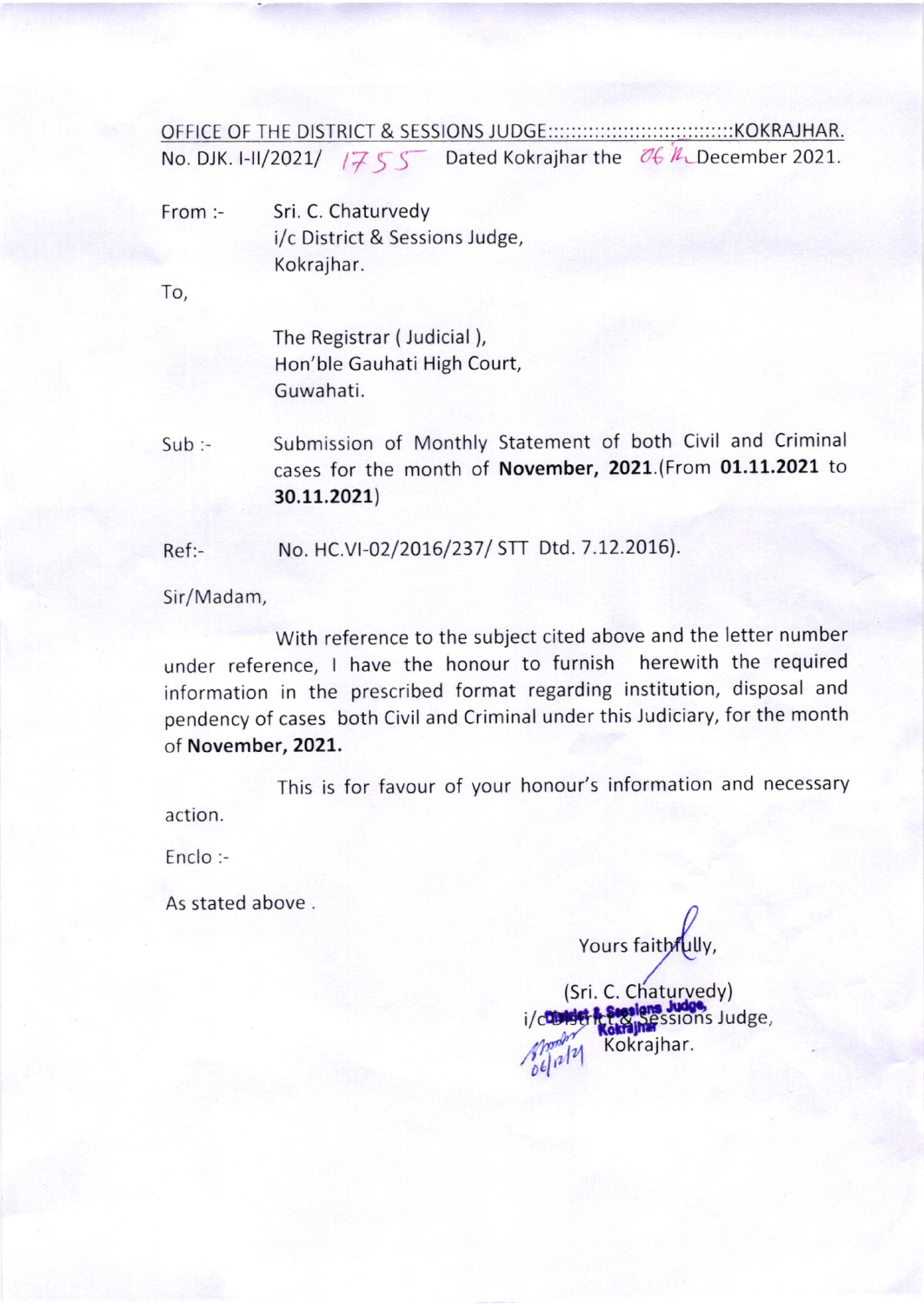## PENDENCY/ARREARS IN THE DISTRICT OF KOKRAJHAR.

FOR THE MONTH OF November, 2021.

| SI.<br>No    | Name of the Officer                                              | Opening Balance |      |      | Institution during the<br>Month |      |       | Disposal during the<br>Month |                                                   |                                                                 | Closing Balance at the<br>end of the Month |      |       | % increase or decrease in<br>pendency vis-à-vis previous<br>month<br>(+ denotes increase)<br>denotes decrease) |                          |                         | Disposal of<br>cases<br>which are more than<br>5 years old |                |                | Pendency<br>of<br>case<br>which are more than 5<br>years old at the end of<br>the<br>month |                |       |
|--------------|------------------------------------------------------------------|-----------------|------|------|---------------------------------|------|-------|------------------------------|---------------------------------------------------|-----------------------------------------------------------------|--------------------------------------------|------|-------|----------------------------------------------------------------------------------------------------------------|--------------------------|-------------------------|------------------------------------------------------------|----------------|----------------|--------------------------------------------------------------------------------------------|----------------|-------|
|              |                                                                  | Civil           | Crl. | Tota | Civil                           | Crl. | Total | Civil                        | Crl.                                              | Total                                                           | Civil                                      | Crl. | Total | Civil                                                                                                          | Crl.                     | Total                   | Civil                                                      | Crl            | Total          | Civil                                                                                      | Cr1            | Total |
|              | i/c District &<br>Sessions<br>Judge                              | 394             | 462  | 856  | 26                              | 47   | 73    | 25                           | 23<br>(51.<br>Nos of<br>cases<br>transfe<br>rred) | 48<br>(51.No<br><sub>of</sub><br>S<br>cases<br>transfe<br>rred) | 395                                        | 435  | 830   | $1\%$                                                                                                          | $-6%$                    | $(+)$<br>$\overline{4}$ | $\sim$                                                     | $\sim$         | $\sim$         | 22                                                                                         | 51             | 73    |
|              | C. Chaturvedy<br>Addl. District & Sessions<br>Judge (FTC)        |                 | 166  | 166  |                                 | 39   | 39    | $\sim$ 1                     | 27                                                | 27                                                              | $\sim$                                     | 178  | 178   | $\sim$                                                                                                         | $+7%$                    | $+7%$                   | a la                                                       |                |                |                                                                                            | 3              | 3     |
| 3            | Mr. Jayanta Kr. Das<br>Civil Judge &<br>Asstt.<br>Sessions Judge | 62              | 85   | 147  | 17                              | 16   | 33    | $\Omega$                     | $\rightarrow$                                     | $\mathbf{1}$                                                    | 79                                         | 100  | 179   | $+27%$                                                                                                         | $+18%$                   | 22%                     | $\sim$                                                     |                |                | 5                                                                                          | $\overline{1}$ | 6     |
|              | Sri N. Boro , CJM                                                | $\sim$          | 742  | 742  | $\sim$                          | 68   | 68    | $\sim$                       | 172                                               | 172                                                             | $\sim$                                     | 638  | 638   | $\overline{a}$                                                                                                 | $-14%$                   | $-14%$                  | $\sim$                                                     |                |                |                                                                                            | 8              | 8     |
|              | Smti. M. Neog<br>Addl. CJM.                                      |                 | 954  | 954  | $\overline{a}$                  | 45   | 45    | $\sim$                       | 115                                               | 115                                                             | $\overline{\phantom{a}}$                   | 884  | 884   | $\overline{\phantom{a}}$                                                                                       | $-7%$                    | $-7%$                   | $\sim$                                                     |                |                |                                                                                            | 8              | 8     |
|              | Mr. P.Das, , SDJM(S)                                             |                 | 390  | 390  |                                 | 45   | 45    | $\sim$                       | 150                                               | 150                                                             | $\overline{a}$                             | 285  | 285   | $\overline{\phantom{a}}$                                                                                       | $-27%$                   | $-27%$                  | $\sim$                                                     | $\overline{a}$ |                |                                                                                            |                |       |
|              | Miss Surajita Trivedy<br>SDJM(M), Gossaigaon                     | $\sim$          | 981  | 981  |                                 | 156  | 156   | $\sim$                       | 289                                               | 289                                                             | $\overline{a}$                             | 848  | 848   | $\sim$                                                                                                         | $-14%$                   | $-14%$                  | $-$                                                        | $\overline{4}$ | $\overline{a}$ |                                                                                            | 40             | 40    |
| 8            | Smti. Bhawana Kakati,<br>Munsiff No. 1- cum-<br><b>JMFC</b>      | 220             | 700  | 920  | $\overline{4}$                  | 31   | 35    | 24                           | 89                                                | 113                                                             | 200                                        | 642  | 842   | $-9%$                                                                                                          | $-8%$                    | $-9%$                   | $\sim$                                                     | $\sim$         | $\sim$         | 10                                                                                         | 3              | 13    |
| $\mathbf{Q}$ | Priyak Khataniar, Munsiff<br>cum JMFC, Gossaigaon                | 104             | 421  | 525  | $\mathbf{1}$                    | 19   | 20    |                              | 30                                                | 30                                                              | 105                                        | 410  | 515   | $+1%$                                                                                                          | $-3%$                    | $+$<br>$-2%$            | $\overline{\phantom{a}}$                                   | $\overline{2}$ | $\overline{2}$ |                                                                                            | 33             | 34    |
|              | TOTAL:-                                                          | 780             | 4901 | 5681 | 48                              | 466  | 514   | 49                           | 947                                               | 996                                                             | 779                                        | 4420 | 5199  | $(+$<br>$-$<br>380/                                                                                            | $(+)$<br>$\sim$<br>104.% | $(+)$<br>$\sim$<br>106% | $\sim$                                                     | 6              | 6              | 38                                                                                         | 148            | 186   |

Vc District & Sessions Judge Kokrajhar mbo  $06$ ||2|2